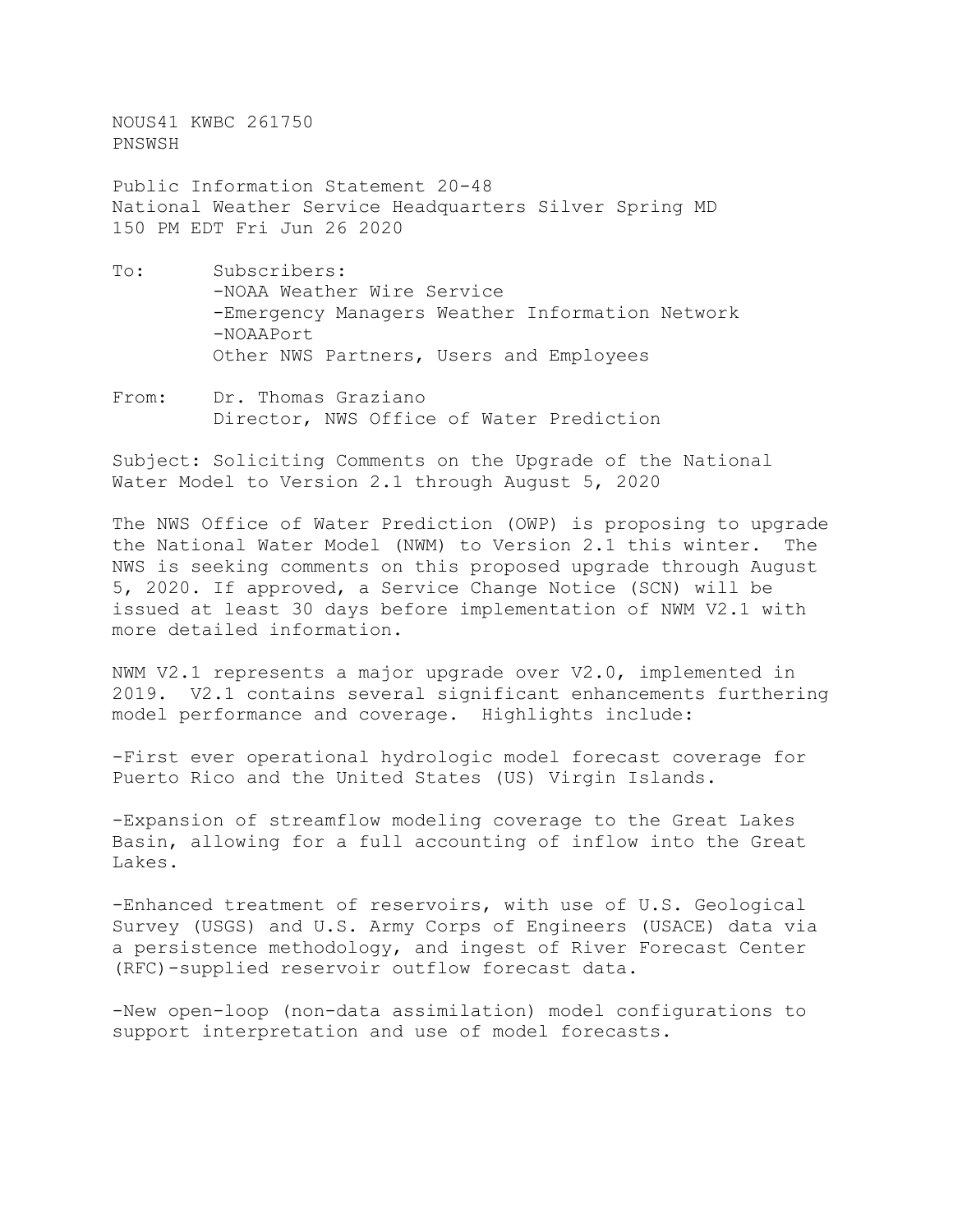-Forcing improvements, including use of Multi-Radar Multi-Sensor version 12 (MRMS) Quantitative Precipitation Estimate (QPE) data over Hawaii and improved bias correction and downscaling of meteorological forcing over the Continental United States.

-Improvements to snow melt physics, model calibration, and code modularity.

Publicly accessible NWM NetCDF files can be downloaded at:

<https://para.nomads.ncep.noaa.gov/pub/data/nccf/com/nwm/para/>

Adding to the details above, major alterations in the NWM output posted to PARA NOAA National Operational Model Archive and Distribution System (NOMADS) include:

New NWM Configurations: Puerto Rico and the US Virgin Islands Analysis Analysis Forcing Short-Range Forecast Short-Range Forecast Forcing Open Loop Analysis Open Loop Short-Range Forecast Hawaii Open Loop Analysis Open Loop Short-Range Forecast Continental United States (CONUS) Open Loop Analysis Open Loop Extended Analysis Open Loop Long-Range Analysis Open Loop Medium-Range Forecast Expanded coverage within existing NWM streamflow and reservoir output files to include hydrologic guidance for the Great Lakes Drainage Basin An increase in the output frequency of Medium-Range forecast streamflow from 3-hourly to hourly An elimination of the 06Z and 18Z Hawaii Short-Range forecast cycles and reduction of forecast length from 60 to 48 hours (due to alterations in forcing data) An increase in the frequency of Hawaii output from hourly to every 15 minutes

The NWS will evaluate all comments on NWM V2.1 to determine whether to proceed with this upgrade. Any questions, comments or requests regarding this implementation should be directed to the contact below.